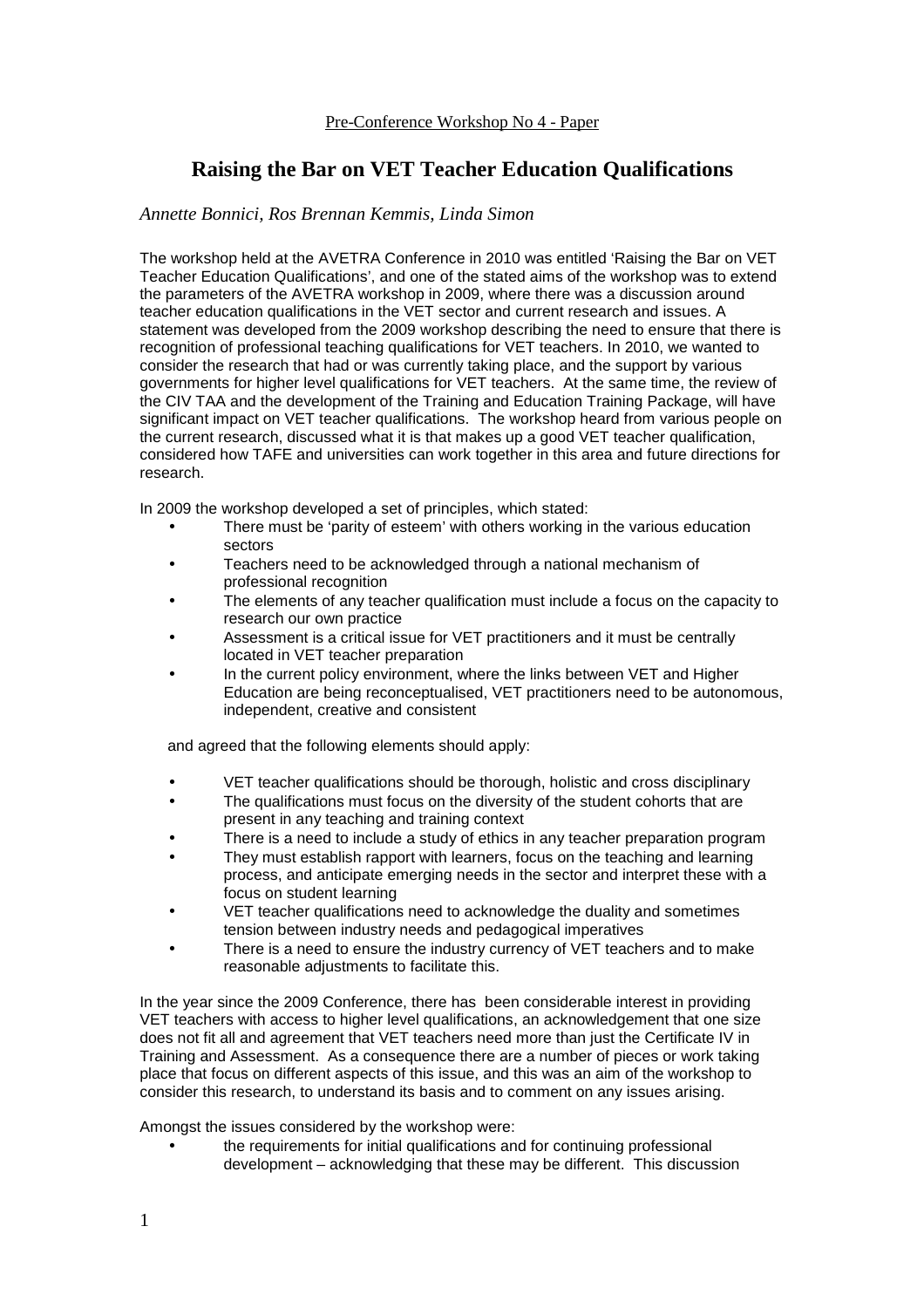included how long should qualifications be and at what level, should study be on or off the job,

- what impact the use of different terminology used in the literature has on the debate – in other words, the Certificate IV TAA is for trainers and assessors, and the proposed new qualification 'an entry level qualification for trainers and assessors'. If we then talk about teachers, or VET practitioners, or VET professionals, or advanced VET practitioners, does this change the focus of the necessary qualifications. Often these words are used interchangeably, and yet at others defined as having quite different roles. If the latter is the case, how does one move from being a trainer to a VET professional, who decides and what qualifications and experience are needed?
- funding and incentives for teachers/practitioners to support them in increasing their qualifications and skills
- the restrictions and effects of the AQTF on qualifications for VET teachers, including on government support for higher qualifications
- the issue of career pathways for VET teachers was raised, as was the need to give teachers a space to debate and build resilience within their profession
- whether the same requirements should be expected of public and private providers, and whether the expectations created by government support for a competitive training market have given TAFE Institutes and State and Territory governments an 'out' in their obligations to their TAFE teachers
- whether there is a need for a national qualification/standard/accreditation/regulation, and how this should be configured
- the issue of the review of the CIV TAA and the upcoming review of the Diploma TAA were discussed, including the need to include all stakeholders in reviews including the university sector. The intention of the new Training Package in Training and Education was raised, including the coherence of the qualifications contained in it
- the type of initial qualification, and when there is a need to specialise in terms of qualifications as happens in schools. This included discussion around the pedagogies of different industries and how they are reflected in qualifications
- how we persuade employers and other stakeholders to recognise the need for higher level qualifications.

These were some of the initial issues that the workshop participants set out to discuss. In doing so they initially considered the standards that currently apply to VET trainers and assessors as determined by the AQTF. These are that:

"Training and assessment are conducted by trainers and assessors who:

- a) have the necessary training and assessment competencies as determined by the National Quality Council or its successors
- b) have the relevant vocational competencies at least to the level being developed or assessed
- c) continue developing their vocational and training and assessment competencies to support continuous improvements in delivery of the RTO's services"

The present standard is the Certificate IV in Training and Assessment or being able to demonstrate equivalent competencies.

It was acknowledged that the proposed new Certificate IV sought to put in place a qualification that better represented an entry level qualification for trainers and assessors, with space then given to a Diploma or higher qualification to be required for VET teachers/practitioners/professionals.

The IBSA discussion paper for the development of a new Diploma seeks to examine further requirements and asks the question: "What should be the purpose of any qualification which seeks to meet the skill development and recognition requirements of a VET professional?" It goes on to say: "To answer that question it would be desirable to conduct a broad functional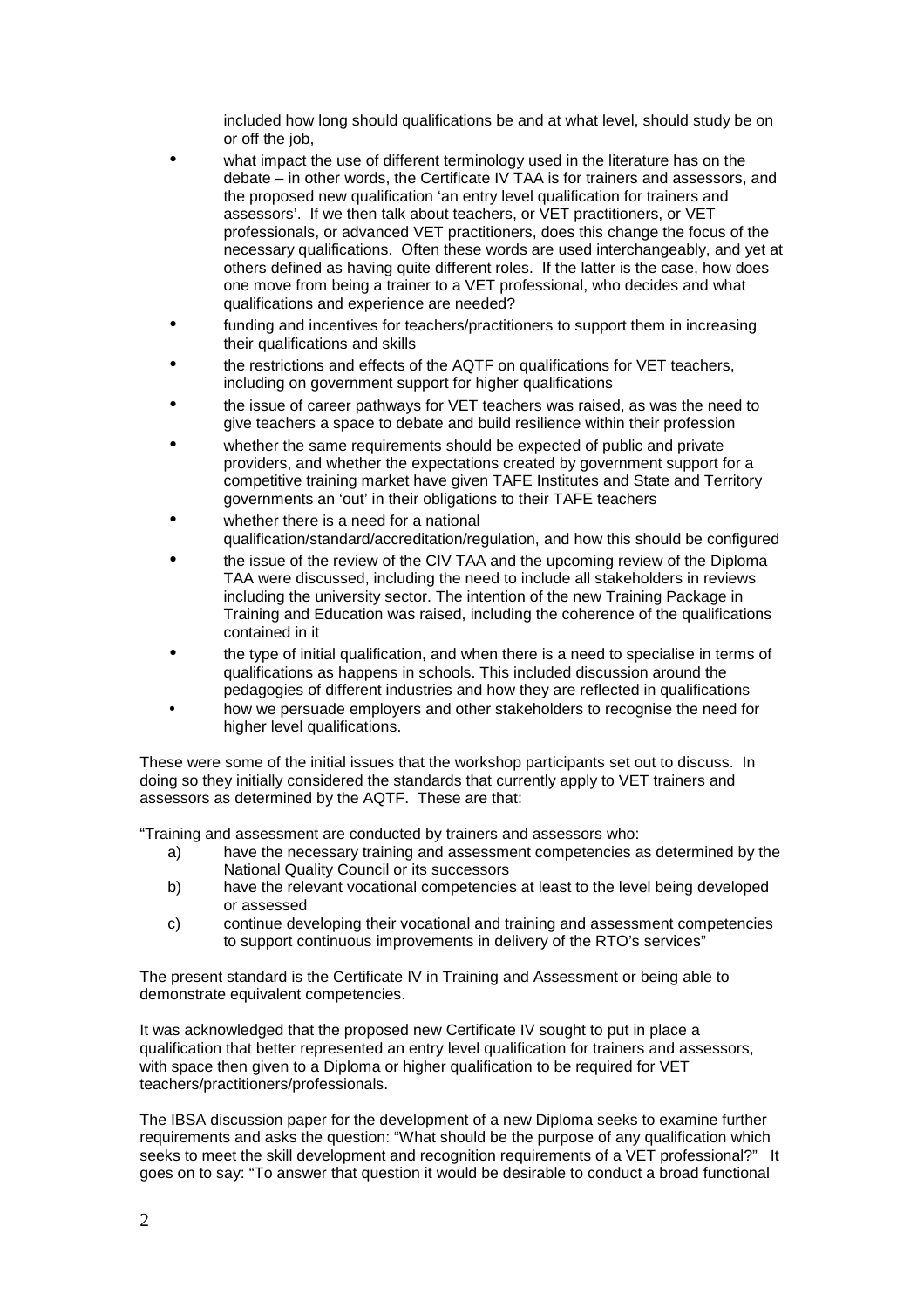analysis of the individuals in those roles attempting to identify the required competencies and then linking those to an appropriate qualification level in the AQF." Responses to the discussion paper close on 31 May. The proposal for the new Diploma is for four core units plus one skills set of 3 units. The skills sets include advanced assessment, advanced facilitation, learning design and educational leadership.

One of the problems with this proposal is the gap between an entry level qualification for trainers and assessors, and the skills required of a VET professional. The new Diploma, as set down, does not address the issues of what is a VET professional and what is an advanced VET practitioner. Both are referred to in the paper, without differentiating one from the other, yet there is a great leap from a trainer qualification described through the CIV TAA and VET professional qualification referred to in the Diploma, without any clear idea of how one gets there and what is expected of the different roles.

Skills Australia in its communiqué on 20 November 2009, stated: "Quality VET teaching is essential to a high performing system and to the professionalism of the broader workforce. National leadership is needed and the Forum is calling on COAG to add VET system quality to its list of aspirational education and skills targets. The Forum is calling on industry, educational institutions and government to support the development and implementation of a national workforce development strategy for the VET workforce. Elements of the strategy would include:

- higher quality data and information about the VET workforce
- a suite of qualifications that reflect the diversity of the sector to ensure that qualifications of the VET workforce are fit for purpose, and regular audits to ensure that training providers offering these qualifications are competent to do so
- accreditation of teachers and assessors including a requirement for continuing professional development
- appropriate financial investment in teacher development."

In their further paper released in March 2010, 'Australian Workforce Futures', Skills Australia recommended that the tertiary education and training capacity be enhanced to meet future skills needs, and that a workforce development strategy be developed and implemented for the tertiary education workforce. An investment of \$40m per annum is recommended over the next six years to develop and implement such a strategy.

Part of this strategy would be to explore and provide support for ways to expand the engagement of industry with the education and training workforce, which might include industry and provider staff exchange, joint industry/provider staff appointments and industry sabbaticals, and return to industry placements for teaching staff.

The paper also recognised the need to research, develop and diffuse distinctive VET and higher education pedagogies. It also identifies the need for creative pedagogy, including skills to deal with challenging learners and the ability to devise innovative teaching and learning strategies.

It says: VET practitioners …"need to continually develop their skills in teaching, learning and assessment, in an environment that is characterised by increasing diversity. They need to address individual learning styles and preferences, including those of online learners, and to provide support to disadvantaged learners and at risk groups."

The Skills Australia papers appear to identify:

- a far more complex set of skills, knowledge and capabilities required of a VET practitioner, than would be provided by a Certificate IV in Training and Assessment, and
- the need for continuing education and skills development, to address the changing VET environment and the increasing diversity of this environment

Ros Brennan Kemmis spoke to the workshop of the research she had undertaken with Erica Smith for NCVER in the Services Industry. As part of that research they looked at the current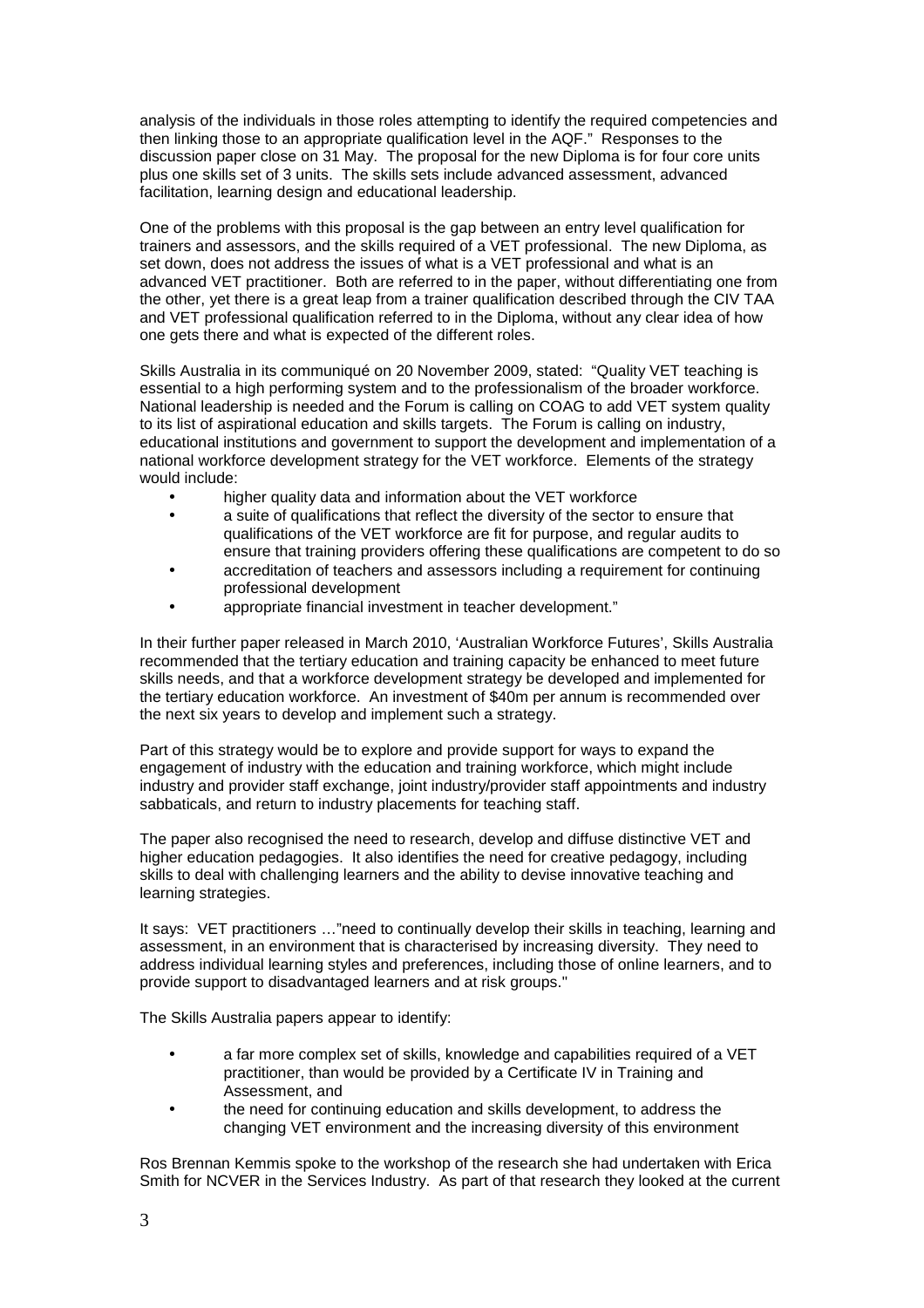state of VET teacher education qualifications overseas, particularly in the UK and Europe, where they were higher than in Australia. Their research noted that:

- Most EU countries require VET teachers to have a higher education degree and teacher training
- In the Netherlands there are various forms of training but all include at least one year of university teacher preparation
- In Norway, at least one year for skilled workers and three years with trade content and teacher preparation
- In Sweden three to five years of training is required. New schemes are being introduced to cope with shortages.

They also reported on changes to VET teacher qualifications in the UK over the last few years. The latest teacher qualification reforms, they said, are predicated on the concept of the award of a 'licence to practise' from the Department for Education and Skills (DfES). Teachers who meet the designated standards will be provided with the credential 'Qualified Teacher Learning and Skills" (QTLS). Initially teachers will be given a passport to teaching modules of about 30 hours of tuition. They reported that those whose teaching role is limited to the delivery and assessment of their specialist area may need no more. The credential will be awarded at level 3 in the qualifications framework. All other teachers should articulate into full teacher training and teachers will have up to five years to complete this work. Both programs contain 'taught and practical' elements. Teachers who complete this program will have a full licence to practice. Both programs contain teaching about assessment, accreditation of prior learning, skills for life support, mentoring, blended learning, observation, professional development, and registration requirements. The Institute of Learning is responsible for registering trainee teachers and trainers at the start of training.

One of the aims of the changes in the UK, was to establish benchmarks and standards, and a network of Centres of Excellence in Teacher Training (CETT) are planned to support the QTLS. A new scheme has also been introduced for enterprise trainers called the 'Bespoke Accreditation Scheme' where Standards Verification UK can accredit an enterprise's trainertraining provision so that they are deemed to have qualified trainers.

There are a number of similarities between the UK experience and changes currently being considered in Australia. These include hopefully the acknowledgement of the need for higher level professional qualifications for VET teachers, and the need for some model of ensuring accreditation and maintenance of standards and qualifications. The AQTF has certainly not done this, and many may argue that it has instead driven teacher qualifications down in the VET sector.

NCVER has also commissioned work in relation to VET teacher qualifications. Berwyn Clayton has undertaken a project investigating the extent to which practitioners believe that the Certificate IV in Training and Assessment provides an effective foundation for the delivery and assessment in training in the VET environment. It outlines some of the key issues surrounding the CIV TAA, such as uneven quality, inconsistencies in delivery and the perceived inability to meet the skills and knowledge of trainers in workplaces or teachers in institutional settings. The research looks at a small number of graduates of the CIV TAA both on completion and sometime later, and has found that whilst graduates might enter the field feeling prepared and reasonably confident, they need ongoing learning and support from experienced teachers and trainers. Without this support, she is finding that graduates struggle. This means that it is particularly important that a range of professional development activities are on offer which support initial teacher preparation and training.

NCVER is also undertaking another project this year which considers the question "What is the range of approaches and qualifications used for providing initial VET teacher training within the sector?" It is looking at the range of formal teaching qualifications available, their key elements and attributes, and their use by learners and providers. This research should assist groups such as the Australian Education Union in making recommendations about appropriate qualifications for TAFE teachers.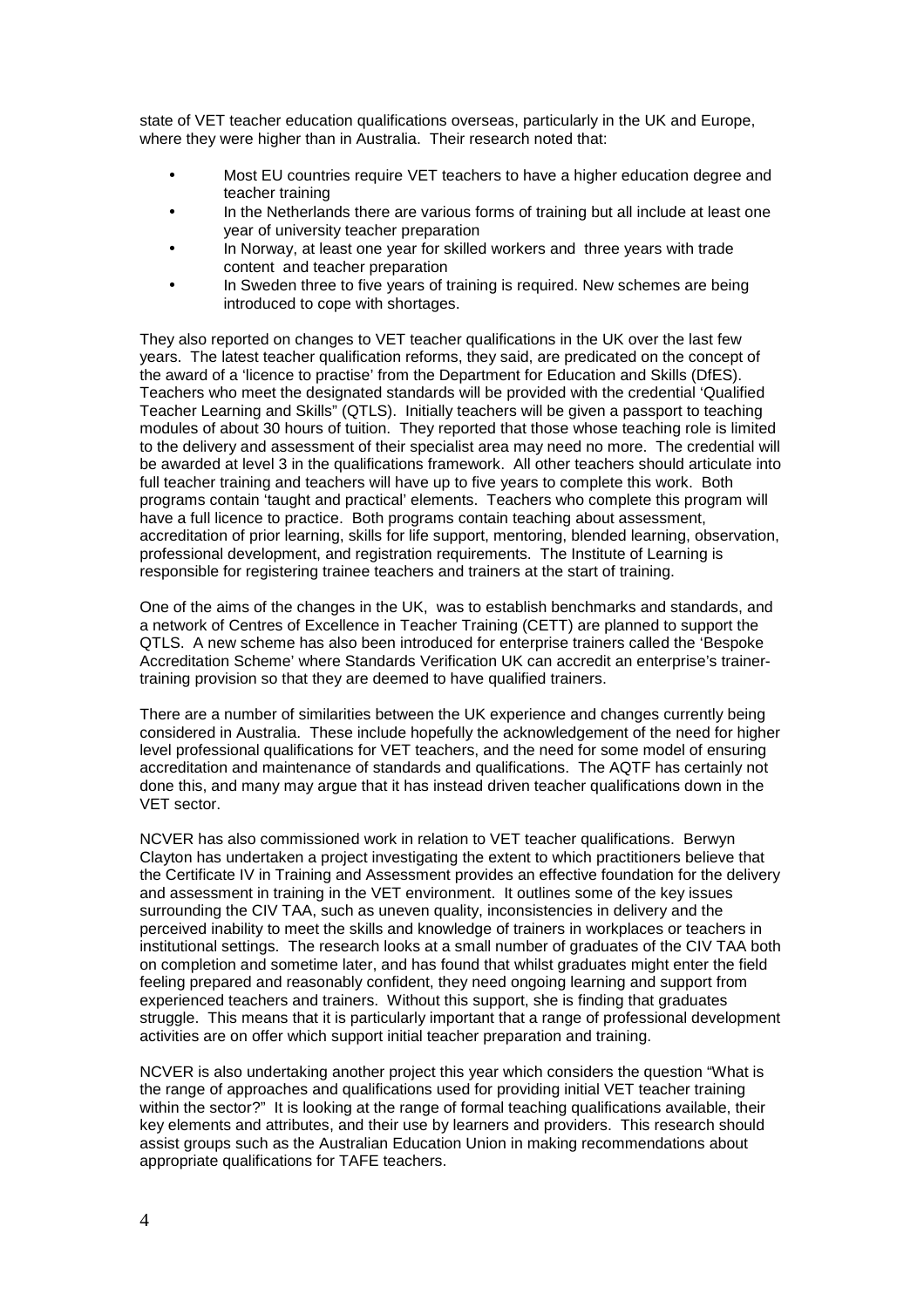As part of its work, the Australian Education Union has drawn up a set of principles that should apply to teacher education courses for TAFE teachers, and is working to define a suite of courses that are suitable for professional teachers.

There is a further project being conducted by Leesa Wheelahan at the L.H.Martin Institute at Melbourne University. This project is being funded by DEEWR and managed by the Australian College of Educators (ACE). It will make recommendations on the quality of VET teaching; VET teacher qualifications and continuing professional development; the impact teaching has on the quality of the VET student experience and student outcomes; and how this can be evaluated. An open web survey has been conducted, and representatives or various stakeholders interviewed about their perceptions of the quality of VET teaching and teacher training projects. Ten Registered Training Organisations will be invited to participate through interviews, and they will represent the diversity of VET providers and contexts in which teachers teach. The second phase of the research will include interviews with VET students, graduates and employers.

Also, of interest in this area, is the work that John Mitchell and Associates (JMA Analytics) has undertaken in identifying skills and capabilities of advanced VET practitioners. Their most recent work uses a statistical technique known as 'Structural Equation Modelling (SEM) to piece together the structural components of VET professional practice. The results of the research show that there are two broad components to the structure of VET professional practice – foundation skills and advanced skills.

This is the structural model as identified by John Mitchell and John Ward in their research.



As part of his earlier research John Mitchell had identified the skills and capabilities of advanced practitioners. As part of the current work, JMA Analytics conducted a survey in late 2009 of 2230 practitioners in the VET sector. One of the findings of the survey was that there is currently no coherent, inclusive model of VET professional practice. The research goes on to say:

"While there is some understanding in the sector of the types of skills sets that comprise VET professional practice, as articulated in various accredited training programs, there is no clear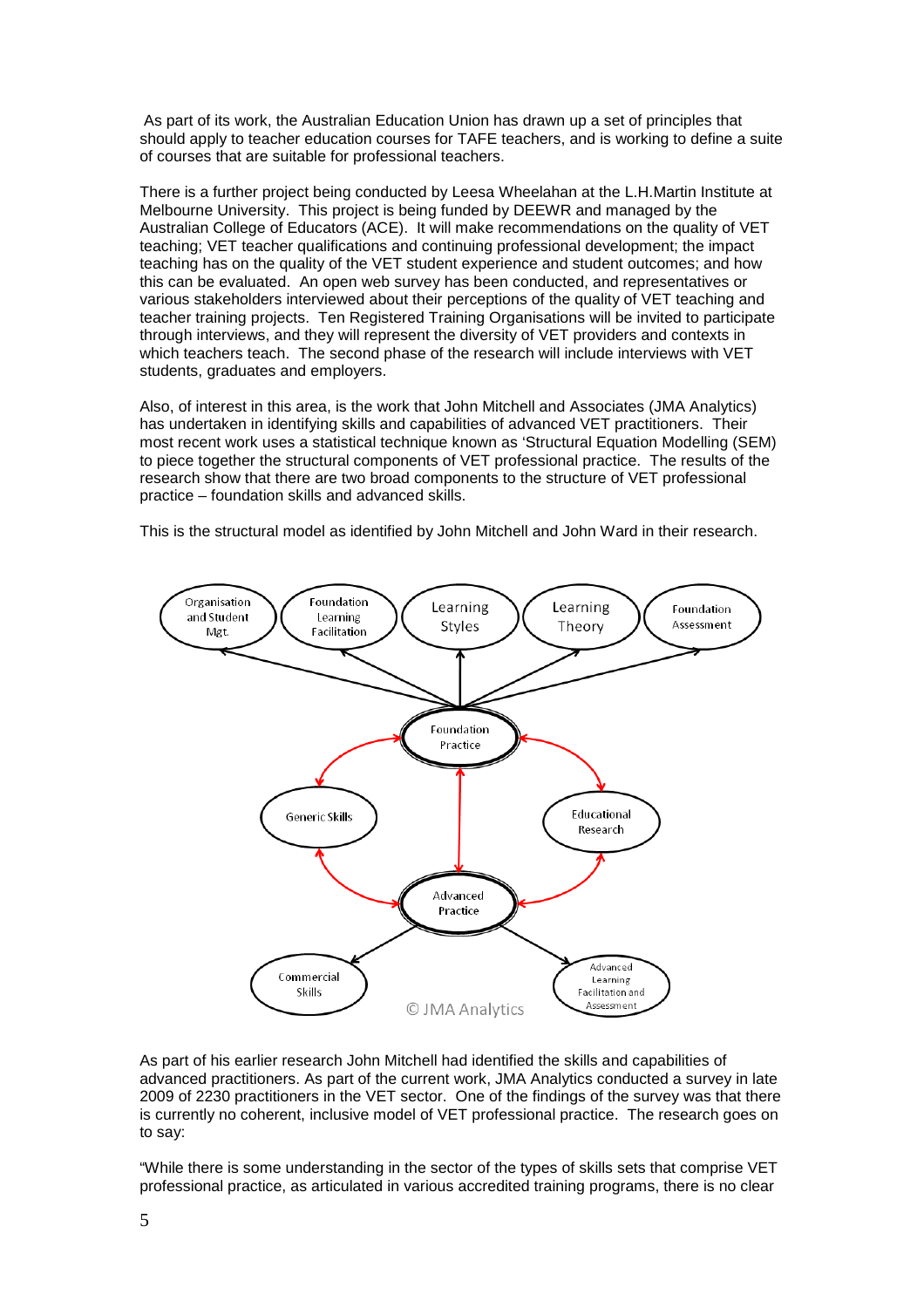model of how these skills sets and qualifications come together to enable VET trainers and assessors to perform their full range of professional duties. This lack of an overarching model further means that there is no comprehensive understanding in the sector of how VET trainers and assessors transition from basic or foundation level to advanced practice."

JMA Analytics identify five foundation skills sets: learning theories, learning styles, foundation learning facilitation, foundation assessment, and organisation and student management. According to the survey there appear to be two distinct pathways to follow for practitioners to improve their skills – commercial skills, and advanced facilitation and assessment. John Mitchell suggests that there has been too much of a focus on commercial skills, and that further consideration needs to be given to how we support advanced facilitation and assessment.

The research has also identified that the percentage of advanced practitioners are a very small part of the VET workforce, although these are, according to JMA Analytics, the leaders in VET practice.

As part of the preparation for the workshop, Annette Bonnici and I disseminated a questionnaire to NSW Teachers Federation TAFE TA members on teacher education qualifications. We had over 500 responses in a short period of time. Whilst there are some 6000 members of TAFE TA, we imagine less than half would have been given access to the questionnaire. The responses represented all industry areas across a wide number of TAFE NSW Institutes, so was we felt, a fairly representative sample.

Teachers and educational staff were asked questions about the current qualifications they held, both of an educational and vocational nature, and what teaching qualifications they believed were necessary for a TAFE teacher. They were also asked about the skills they believed were most important for a good teacher, and new skills and knowledge they thought they would have to acquire over the next few years. The focus was on qualifications and skills teachers had, ones they believed they would need to gain, and how these should be attained.

We found that 78% of respondents had been in TAFE for 10 years or more, 22% were part time casual, 52% had industry qualifications at less than degree level and 32% educational qualifications at degree or higher level. The vast majority indicated that they also had a CIV TAA or its predecessor. Some of the skills outlined as being of most importance for an effective teacher were empathy, communication, organisational skills, flexibility, being adaptive, professional currency and computer skills. Whilst many of these skills are not necessarily taught in any course, the overall response was that TAFE teachers needed a "Dip Ed type course which looks at education theory and not just at planning and assessment. These last two are only part of the group of skills you need to be an effective teacher." Most respondents acknowledged that the CIV TAA was not enough, also reflected in the research undertaken for NCVER by Berwyn Clayton, but they also stated that good mentoring and support was needed in the workplace to maximise qualifications.

Further comments from respondents on their experiences in initial teacher education and what sort of qualification or course they now felt was needed included the following:

- A teacher needs to go to Uni to get a general degree, then a specialist dip.ed. throw out the Cert IV, it didn't teach me a thing
- A specialised teacher training course that is industry specific delivered by senior teachers who have been teaching the trade for a number of years
- In general studies a university degree and diploma in education is the only way. Mentoring from fellow teachers is also important
- Definitely university based. Needs to be something delivered over a longer period in order to develop in-depth understanding of teaching and learning strategies – as opposed to quick, short-term, slap-bang courses. Unfortunately some CIV TAA courses are of the latter type … but the people with them are 'qualified teachers' in the eyes of TAFE. Any teaching qualification needs to demand high level, good quality literacy skills. I am sorry to say that I have come across too many teachers with CIV qualification who have poorly developed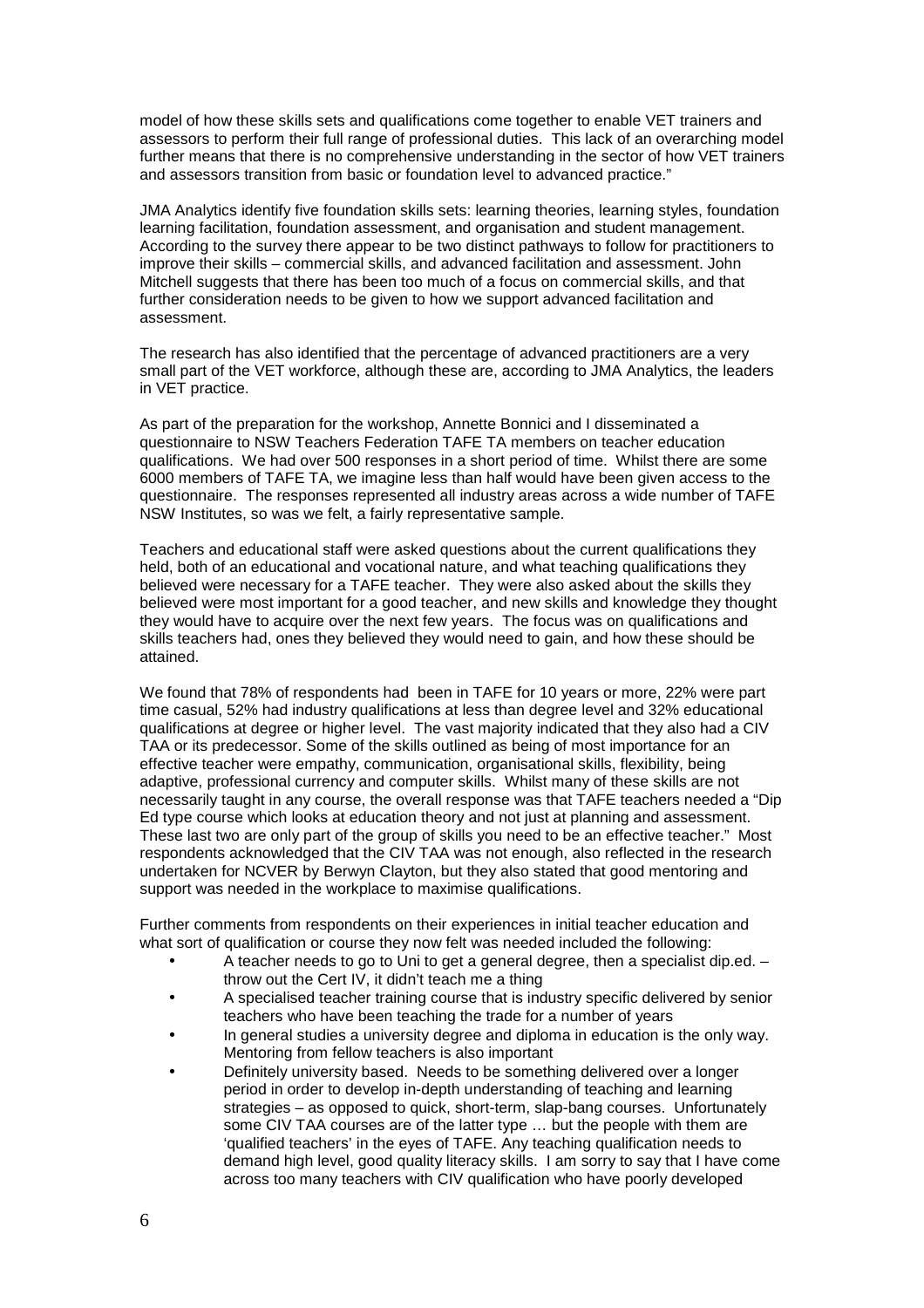writing skills and a limited number of teaching strategies to suit delivery to a broad range of student ability types

- Tertiary level qualifications that include the theories of learning, particularly adult learning and theory and practice relating to the development of curriculum and programs and valid assessment
- Not the mickey mouse TAAs on offer from the mickey mouse RTOs what an absolute joke! There has to be an end to "pay your dollars and get your quals here!" Training to be fair dinkum, authentic, disciplined, requiring best effort and skill, assessable – the way this is to be obtained may vary, as long as there is an end to the current madness
- Much of the 'traditional' teaching qualifications offered by universities are not of a great deal of use for someone working in the VET sector. The entire way we undertake delivery and assessment is different from other educational sectors. The qualifications for TAFE teachers really need to reflect this. I think the best way for teachers to gain their initial teaching qualifications is by being supervised in their on-the-job activities, together with a program of release to undertake higher level qualifications
- Mentoring with an experienced teacher and doing a degree or diploma of teaching
- Whilst undertaking limited teaching duties, development of theoretical knowledge, both VET learning and industry related should run concurrently. Serious consideration should be given to develop courses that relate to the finer aspects of industry, especially trades
- Initial short block release then regular face-to-face block release. This enables participants to share experiences and ideas
- Teaching qualifications should be gained while employed in TAFE on a reduced program
- In practice and with a nearby senior experienced mentor pus offsite theory and reflection of practices of self and others and research – plus time to observe and absorb other teachers in action

Overall the support was for a tertiary qualification, generally from a university. When this should be acquired varied, and the make-up of such a course included general education components and those specific to the teaching area. Respondents overwhelmingly said that support from TAFE was needed including release from teaching, and they wanted both on and off-the-job components - in other words to be able to study the theory but also practice at the same time, with the support of mentors and experts.

In terms of new skills needed, the focus was on eLearning, mixed mode delivery, development of curriculum resources and green skills. When asked how these new skills should be gained, there was a variety of responses. Importantly there was a recognition of the need for courses and further qualifications, but also return to industry, mentoring and on-thejob learning with release from teaching and time to undertake the additional study and skills acquisition properly.

Recently the Federal Government has announced a further study to be undertaken by the Productivity Commission for COAG and entitled 'The Productivity Commission Education and Training Workforce Study'. It will look at workforce issues in the education sectors including providing advice on workforce planning, development, and structure of these sectors in the short, medium and long term. In relation to the VET sector, the Terms of Reference state: "The status of VET practitioners as 'dual professionals', deploying both industry and education skills delivered in schools, VET only, dual sector and industry settings, is unique among education sectors, and poses both challenges and opportunities for the VET sector in attracting and retaining staff. In addition, the increasingly commercial environment in which many providers operate creates a significant role for VET professionals who are engaged in organisational leadership and management, but not directly involved in training delivery. The impact of this trend on the required capabilities of VET professionals is of policy interest."

Two of the factors to be considered are: